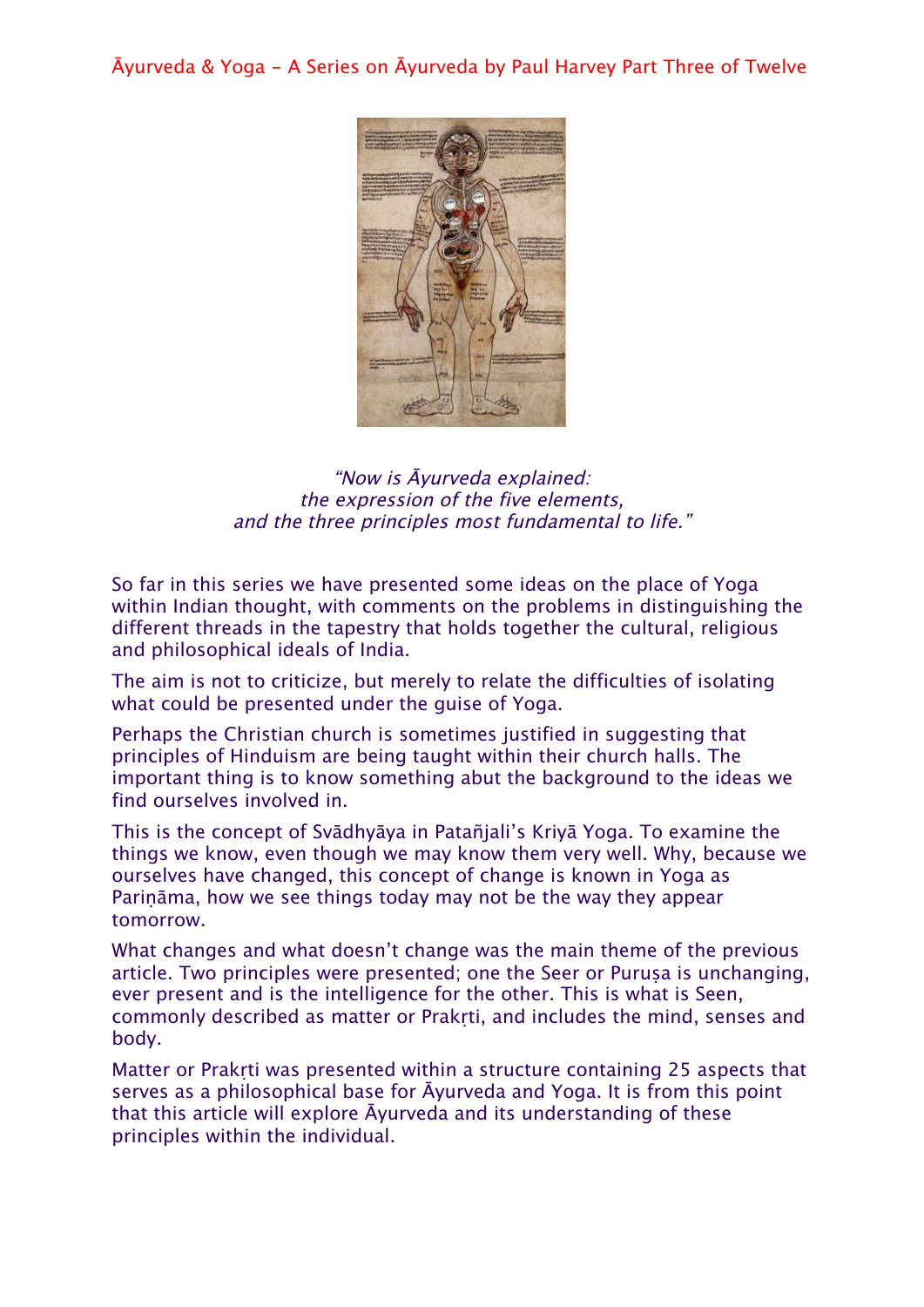# Āyurveda

Āyurveda or the science of life, is a holistic system of medicine that is indigenous to and widely practised in India. Its purpose is to maintain the health of the individual and alleviate disease in both is symptomatic and causative state. The duration of life (āyus) of a human being according to the Caraka Saṃhitā is 100 years.

Life according to Caraka is the combination of the human body, senses, mind, and Purusa. Purusa is that which is absent in a dead body. The body, the brain and the senses are still there but are lifeless because Purusa is absent.

Āyurveda concerns itself with the process of life. It is a science devoted to the consideration of what is favourable and what is unfavourable to life. This is in general terms with its analysis of the life process and in specific terms with its understanding of the varying proportions of the elements and their influences in the wellbeing of the individual.

This is the gift of Āyurveda. Each human is regarded as a unique manifestation of the creative energy of the universe.

## 1 The Five Elements (Pañca Bhūta) and the Sense Organs (Indriya)

The five great elements are ether or space, air, fire, water and earth. The physical universe is made up of infinite elemental patterns because of their many, many combinations.

Also remembering the first axiom of Āyurveda, namely, everything in the universe has its counterpart in the human body. Therefore the five basic elements present in all matter also exist within each individual's body.

How do we "know" an element? Through its subtle characteristics.

What are the tools we use for this? The senses of cognition and action.

The 25 aspects (Tattva) of evolution presented in the previous article can be linked together to provide a mode of "being" by which we exist and through which we function.

We can simplify and reduce these aspects from 25 down to 6. Namely 5 elements and the mind/Purusa complex.

Āyurveda more generally interprets its philosophy from this viewpoint.

The accompanying chart illustrates how the five elements and their subtle aspects can be grouped.

| Mind or                | 5 Subtle        | 5 Gross         | 5 Senses of    | 5 Senses of     |
|------------------------|-----------------|-----------------|----------------|-----------------|
| 11 <sup>th</sup> Sense | <b>Elements</b> | <b>Elements</b> | <b>Knowing</b> | <b>Action</b>   |
| <b>Manas</b>           | <b>Tanmātra</b> | Mahā Bhūta      | Jñāna Indriya  | Karma Indriya   |
|                        | Sound           | <b>Space</b>    | <b>Hearing</b> | Speech          |
|                        | Touch           | Air             | <b>Feeling</b> | <b>Movement</b> |
|                        | Form            | <b>Fire</b>     | Seeing         | Grasping        |
|                        | Flavour         | Water           | <b>Tasting</b> | Procreation     |
|                        | Odour           | Earth           | Smelling       | Elimination     |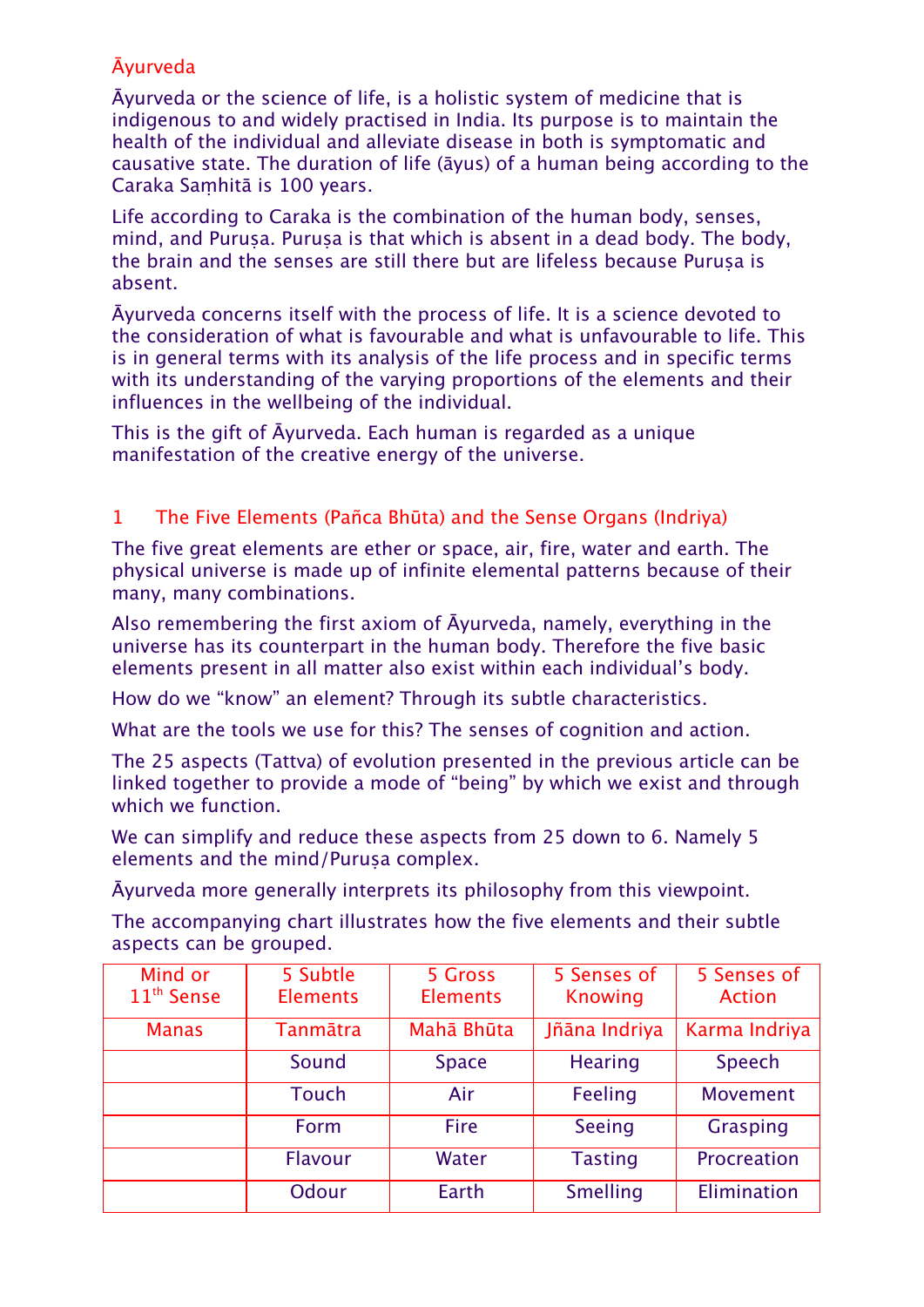We can see how the five elements operate within the sphere of the senses and are directly related to the individual's ability to perceive and act in the external environment within which he lives.

For example Ether of space is the medium through which sound is transmitted. Sound requires air within space, it cannot manifest within a vacuum. Thus the ethereal element is related to the subtle principle of sound.

Further the sense organ of hearing receives sound, we have the ear as the physical organ and we express sound through speech, the sense organ of action.

Another example of the interaction between the elements and the senses is the link between the element of fire and the eyes. Fire brings light which is necessary for form to be seen.

According to Āyurveda imbalances in the element of fire can manifest as eye problems.

### 2 The Five Elements and the Universe

Comparing the five elements in the human being and the universe we have:

- a) Earth is incarnate, so the incarnation of the human body is earthy.
- b) Just as water carries everything, so in the human being water carries elements and excreta.
- c) Just as fire on earth cooks and bakes things, so the Agni or digestive fire cooks food inside the human system.
- d) Wind affects everything, moving constantly, both in the universe and the human body.
- e) Ether provides space of cavity, both in the universe and in the human body.

#### 3 The Five Elements and the Human Body

The theory of five elements (Pañca Bhūta) are essential to an understanding of Āyurvedic anatomy.

The qualities of these five elements within the human body are:

- a) EARTH (Pṛthvī) as the basic element comprises those parts that are gross, firm, incarnate, heavy, inactive, rough, hard. For example, hails, bones, gums, flesh, skin, excrement, hair, sinews, teeth, muscles, etc.
- b) WATER (Ap) as the basic element comprises those parts that are fluid, moving, slow, oily, soft, cold, slimy, moist, taste predominant. For example chyle, blood, fat, phlegm, lymph, urine, bile, sweat, etc.
- c) FIRE (Agni) as the basic element comprises those parts that are penetrative, light, dry, rough, cold, trans-colour predominant. For example bile, digestion, body heat, colour, sight, etc.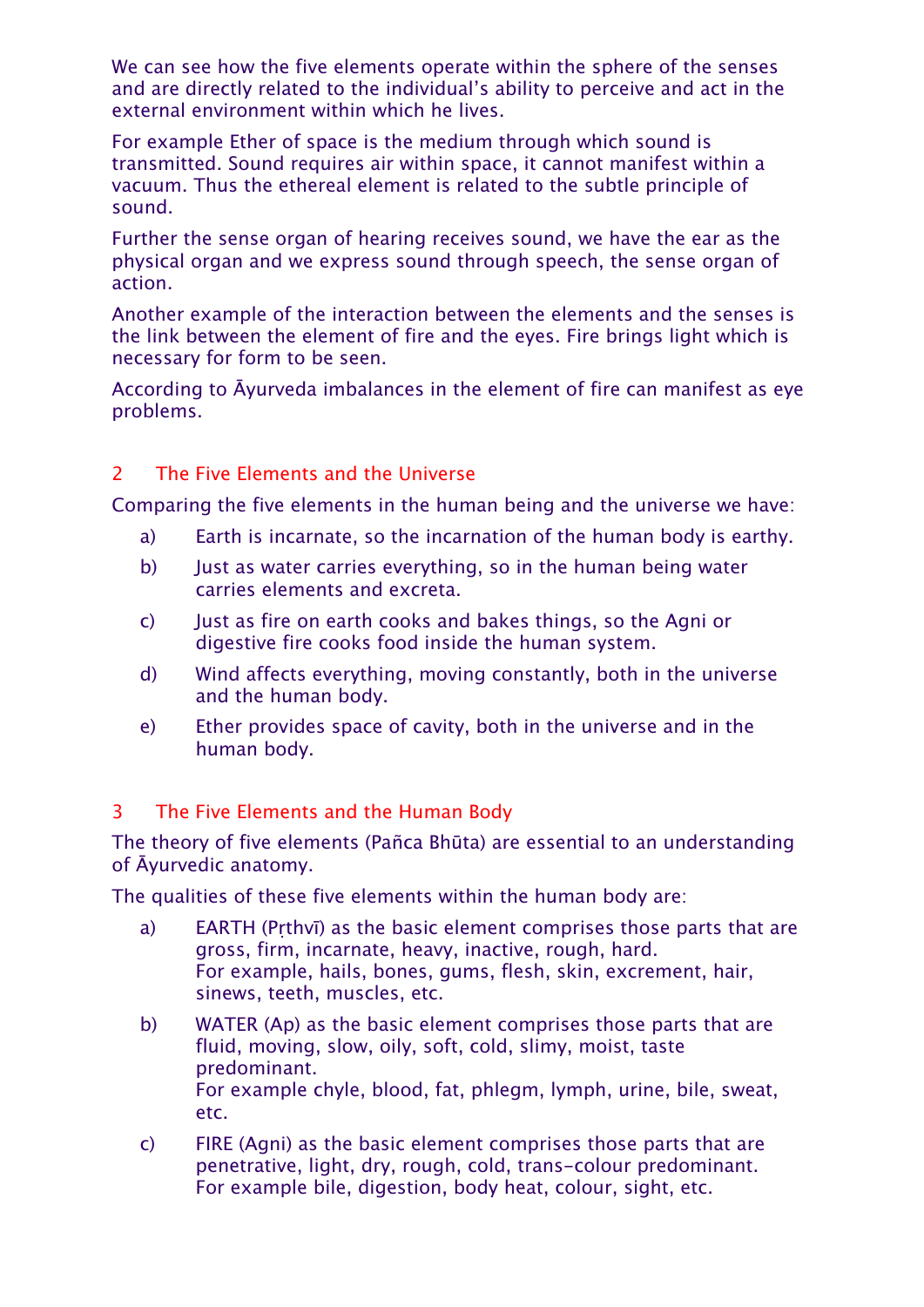- d) AIR (Vāyu) as the basic element comprises those parts which are penetrative, light, dry, rough, cold, transparent, touch predominant, etc. For example all movements of the body and organs, blinking, inhale, exhale.
- e) ETHER (Ākāśa) as the basic element comprises those parts that are penetrative, light, soft, smooth, transparent, sound predominant, etc.

For example all cavities, gross and subtle, pores, channels.

These are examples of the primary qualities of the elements and how they manifest themselves in the human body.

## 4 The Theory of Tridoṣa and the Five Elements (Pañca Bhūta)

So we can see from these descriptions that Āyurveda concerns itself with the five elements and the way they express themselves within the human body. However, when the ancient teachers began to apply these ideals to health of the individual they expanded on the theory of the five.

Here we come to the concept of Tridosa or the three energetic principles that underpin and activate the more physical aspects of the five elements.

Earth, water, fire, air and ether, the five basic elements, are the physical manifestations in the body of three energetic principles of Air, Fire and Water. Collectively these three principles are known as Tridosa.

| Principle or Dosa   | Element          | <b>Ayurvedic</b><br><b>Name</b> | Common<br>Name | General<br>Effect |
|---------------------|------------------|---------------------------------|----------------|-------------------|
| Air expressed as:   | Ether &<br>Air   | Vāta                            | Wind           | Catabolic         |
| Fire expressed as:  | Fire &<br>Water  | Pitta                           | Sun            | <b>Metabolic</b>  |
| Water expressed as: | Water &<br>Earth | Kapha                           | Moon           | <b>Anabolic</b>   |

The relationship can be illustrated as:

Here we have the second axiom of Āyurveda: Air, Fire and Water are the three energetic principles most fundamental to life.

When these three principles are in harmony with each other, in the body and with the external environment then there is wellbeing. When the uniquely personalised equilibrium of these three principles in the individual is disturbed, then we have disease.

It is only when there is a disturbance in the equilibrium that the negative effect of a particular Dosa becomes apparent, hence the literal meaning of the word Dosa as defect.

So the energetic principles of Air, Fire and Water become problematic when their unique individualised equilibrium is disturbed.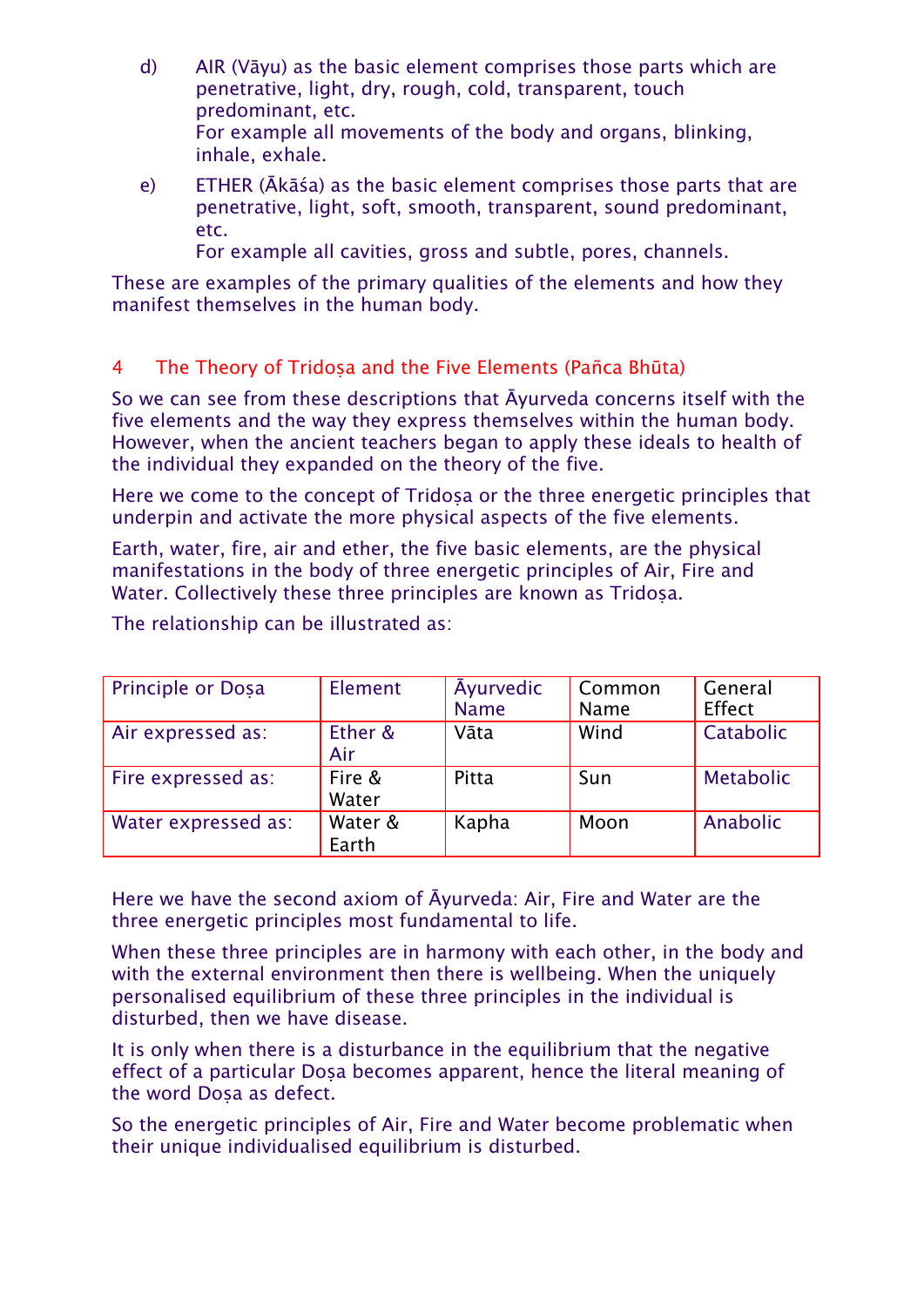Furthermore a Dosa can cause imbalance in the body through being in excess as well as being deficient. For example an expression of Air or Vāta is activity, too much Vāta and we have too much potential activity seeking expression.

This could manifest as insomnia or periods of waking during the night. Other possible effects of excess Vāta is wind in the colon leading to headaches or digestive disturbances.

#### Relationships of the Tridosa or Three Principles

The human system is like a house or temple supported by three pillars. The Tridosa are the three pillars or supports for the human being.

Head to chest is the pillar of Kapha or Principle of Water. Chest to navel is the pillar of Pitta or Principle of Fire. Navel to Feet is the pillar of Vāta or Principle of Air

The base is supporting all the principles. Vāta is the base and is the source of life for the other two. Only with the help of Vāta can Pitta exist and function. Only with Vāta and Pitta can Kapha exist and function.

From this we can see that although the three principles pervade the whole body, they are naturally concentrated in certain areas. Water is especially strong between the neck and the diaphragm. Fire between the diaphragm and the navel. Air is strong below the navel.

This can be illustrated as:



Looking at the relationship another way. Air being light moves upwards and enkindles fire, it also it moves downwards and excretes waste. Water being heavy moves downwards to regulate fire. Too much air and the fire burns too brightly, too much water and the fire becomes dull.

So there must be some proportion between the Dosa. Their movements are in the natural order of things. When the movements of Air, Fire and Water are synchronised, balance and thus wellbeing is maintained in the body.